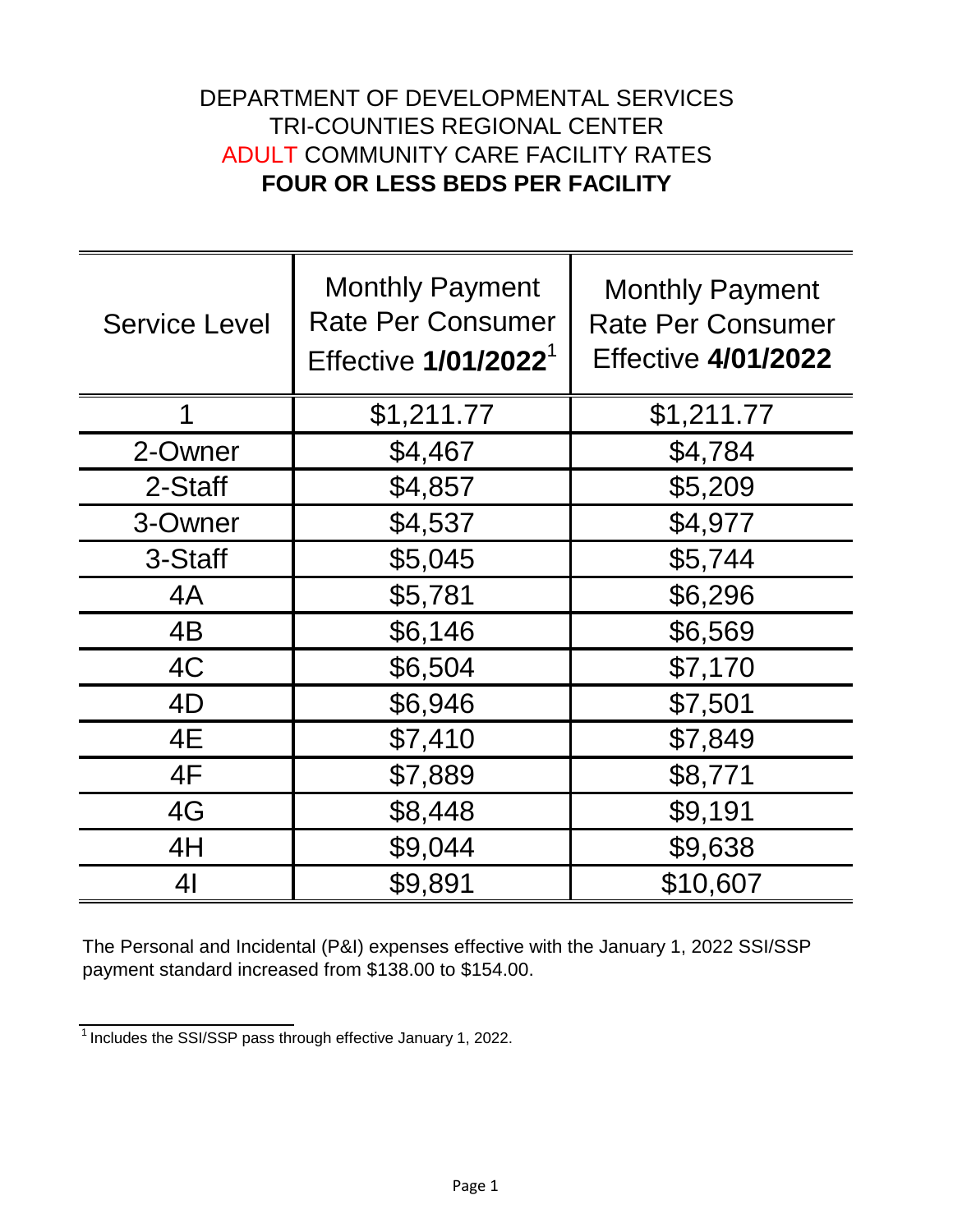## DEPARTMENT OF DEVELOPMENTAL SERVICES **FIVE OR SIX BEDS PER FACILITY** ADULT COMMUNITY CARE FACILITY RATES TRI-COUNTIES REGIONAL CENTER

| <b>Service Level</b> | <b>Monthly Payment</b><br><b>Rate Per Consumer</b><br>Effective 1/01/2022 <sup>1</sup> | <b>Monthly Payment</b><br><b>Rate Per Consumer</b><br><b>Effective 4/01/2022</b> |
|----------------------|----------------------------------------------------------------------------------------|----------------------------------------------------------------------------------|
| 1                    | \$1,211.77                                                                             | \$1,211.77                                                                       |
| 2-Owner              | \$3,095                                                                                | \$3,470                                                                          |
| 2-Staff              | \$3,377                                                                                | \$3,777                                                                          |
| 3-Owner              | \$3,696                                                                                | \$4,261                                                                          |
| 3-Staff              | \$4,060                                                                                | \$4,813                                                                          |
| 4A                   | \$4,645                                                                                | \$5,252                                                                          |
| 4B                   | \$4,985                                                                                | \$5,507                                                                          |
| 4C                   | \$5,324                                                                                | \$6,120                                                                          |
| 4D                   | \$5,720                                                                                | \$6,417                                                                          |
| 4E                   | \$6,163                                                                                | \$6,750                                                                          |
| 4F                   | \$6,612                                                                                | \$7,653                                                                          |
| 4G                   | \$7,120                                                                                | \$8,034                                                                          |
| 4H                   | \$7,682                                                                                | \$8,455                                                                          |
| 41                   | \$8,476                                                                                | \$9,415                                                                          |

The Personal and Incidental (P&I) expenses effective with the January 1, 2022 SSI/SSP payment standard increased from \$138.00 to \$154.00.

<sup>1</sup>Includes the SSI/SSP pass through effective January 1, 2022.